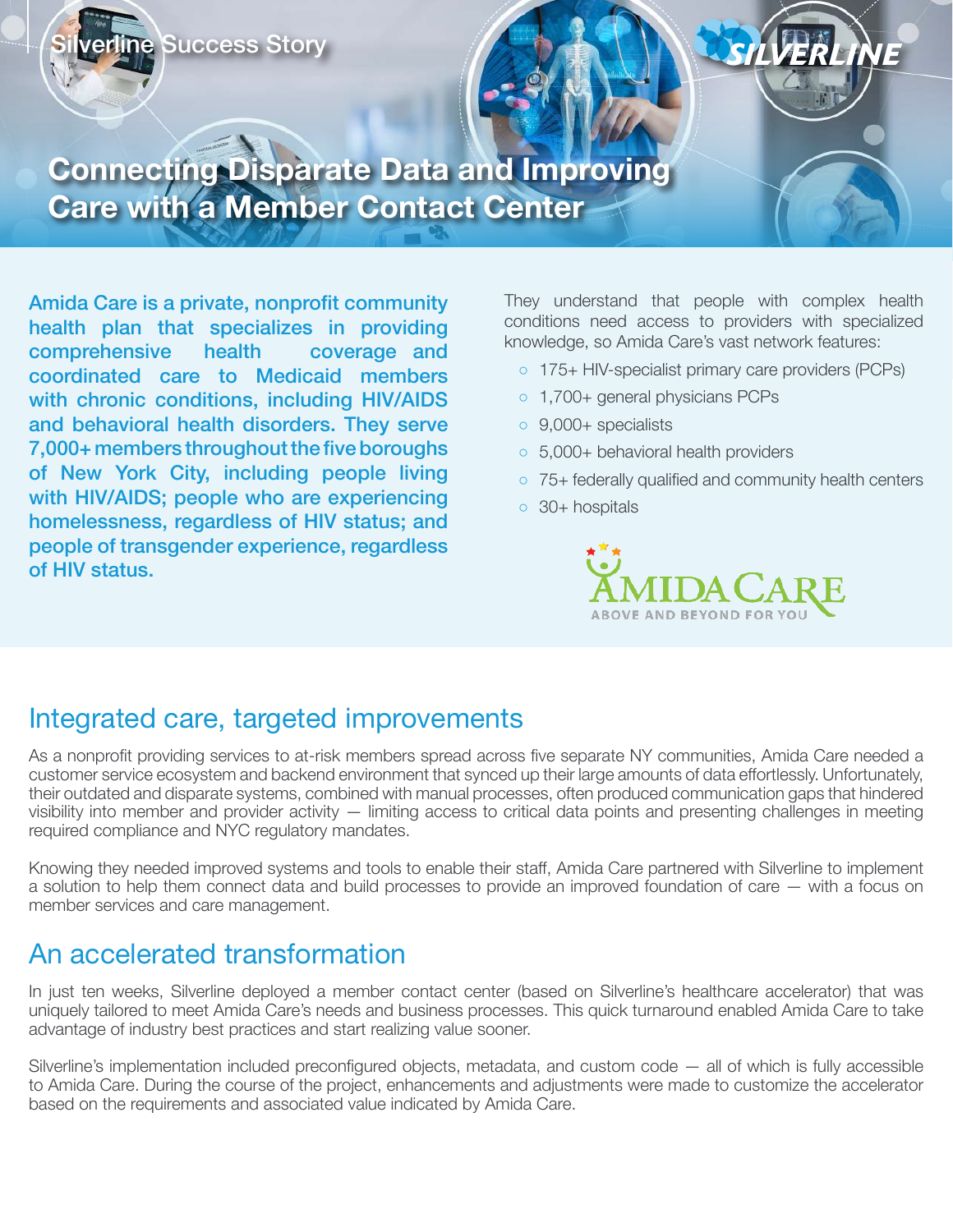

## Creative change management

Unless users are ready to learn, use, and embrace new software solutions, implementation alone will not lead to the desired outcomes and innovations. Fortunately, Amida Care fully embraced change management, ensuring their employees were informed, included, and supportive of the new system.

Change management activities to foster Amida Care's adoption success were a major focus of their digital transformation initiative. For instance:

- o There was a company-wide contest to name their Salesforce solution
- They established a Use & Performance Committee to evaluate ongoing feedback and approve implemented enhancements and suggestions
- Ongoing training was created for new teams, new functionality, and related change impacts
- They created one-on-one and small group sessions to facilitate moving away from spreadsheets and their legacy systems and onto the new Org — saving time, reducing manual processes, and increasing data accuracy by providing real-time member information

Aside from excitement over process improvement, these change management techniques promoted community within the organization  $-$  facilitating user buy-in, rejuvenation through greater and more effective collaboration, and knowledge around the benefits Salesforce would bring to their collective teams, including member services, health services, and provider services.





## **Realized results**

As a result of the implementation, Amida Care is able to meet their strategic initiatives around membership service, care management, and growth through enhanced communications, accurate and reliable data via system integrations, improved member experience, and consolidated reporting and dashboards.

## Integrated communications

Amida Care staff now work on a common Salesforce platform across all departments and enjoy full visibility into member information as required by role. With a platform that provides a 360-degree view, staff from all departments can easily access member information, such as enrollment status, demographic information, clinical results, preferences and social determinants, prior calls, visits, communications, appointments, and other inquiries.

This new process increased administrative efficiencies and made it easier to serve members faster and more effectively. Amida Care has a unique model of care for their members, created by integrating care across providers and specialists, based on unique patient needs. Silverline's tailored solution enables that model to flourish.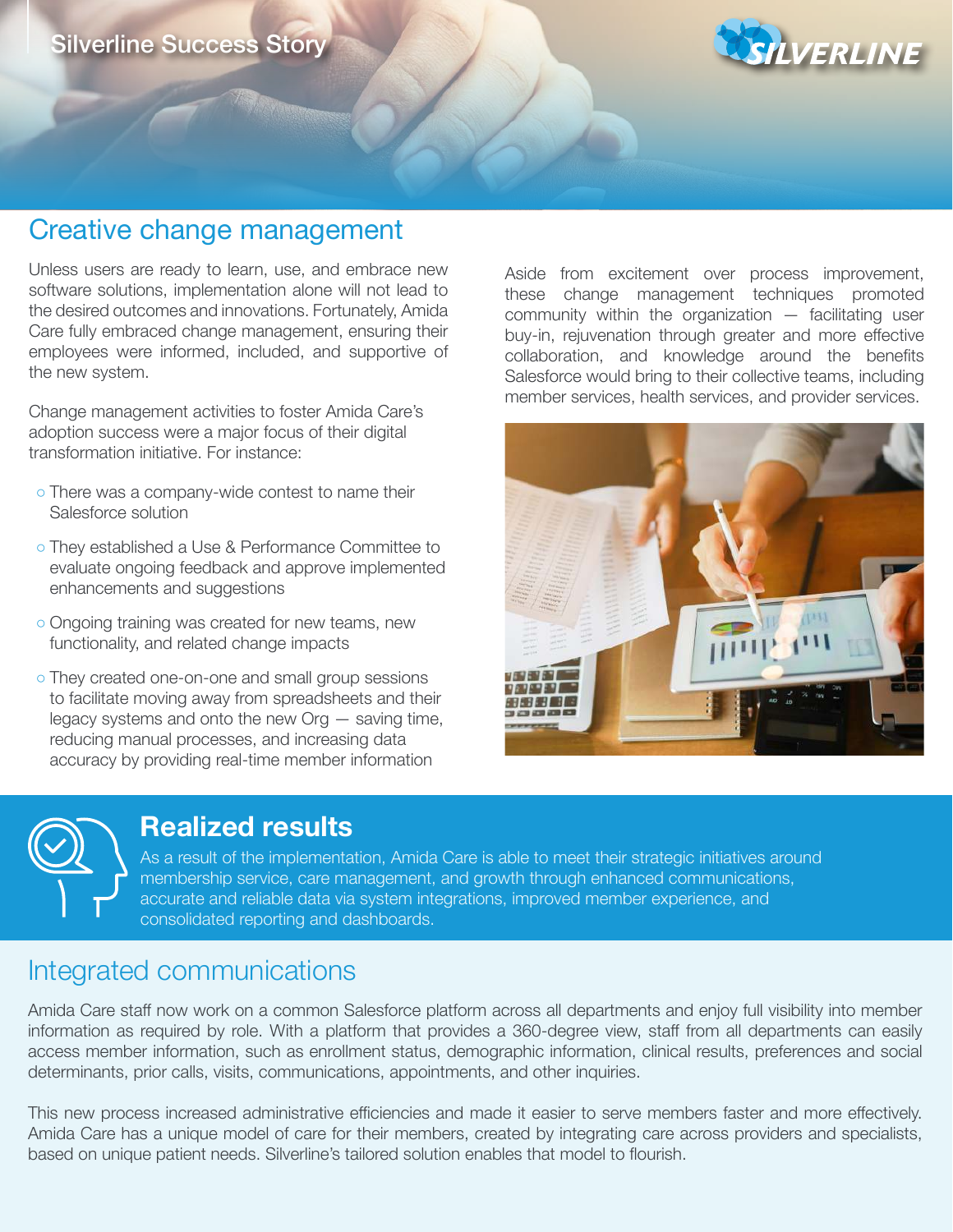220, ī

All member touchpoints, including call center communication, are tracked in Salesforce. This includes external third-party partners who provide member services after hours and in emergency situations. It also enables them to manage touch points with their provider teams. This allows Amida Care field staff to be out serving members one on one with an up-to-date look into each member's care history; they can also add real-time information into the patient care portal while working in the local community.

Executives and management now have a strategic and holistic view of membership, growth, and care management metrics — along with insight into member touch points, case management, and assignment tracking with providers, pharmacies, or clinical partners, and more.

## Meeting compliance and regulation standards

There is also a newly defined process flow for member orientation. This process ensures that Amida Care adheres to regulation compliance, that the information they gather is secure, and that appropriate care is facilitated up front with any immediate needs a member may have.

#### **Amida Care experienced a 30% increase in completed new member orientations, meeting compliance in accordance with regulations.**

A specialized Amida Care member services team handles appeals and complaint management. With Salesforce, all communications surrounding these claims are now tracked digitally, and customized tools allow staff to tailor responses and letters to those complaints more efficiently. This has increased Amida Care's ability to improve their compliance percentage in keeping with certain state and federal mandated regulations.



## Improving lead generation, member participation

Silverline helped Amida Care further realize member growth goals and member participation through website and process improvements. For instance, a newly created form ports member leads directly from the Amida Care website into Salesforce for assignment, follow-up, and tracking.

SILVERLINE

Incentivized member programs like Healthy Rewards and Live Your Life Undetected, as well as assessment completion tracking, were once managed through multiple spreadsheets saved in different locations. Now, those manual processes and spreadsheets have been replaced with automated Salesforce functionality.

## My Amida Care Community Portal

Silverline also worked with Amida Care to craft a personal digital member community, accessible to their members on both computer and mobile devices.

The app, called My Amida Care, provides many self-service features that enable members to personally manage their Amida Care plan, schedule appointments and services, and communicate directly with the Amida Care Member Services team.

Using My Amida Care, members can:

- Access Amida Care ID Card & Request a New ID **Card**
- View Member Incentive progress in programs like Live Your Life Undetected, and Healthy Rewards
- Access Member Resources: Plan/Services Information & Forms
- View Frequently Asked Questions
- Update Personal Profile Information, like addresses and phone numbers
- Send Requests to Member Services, and view current and previous communications